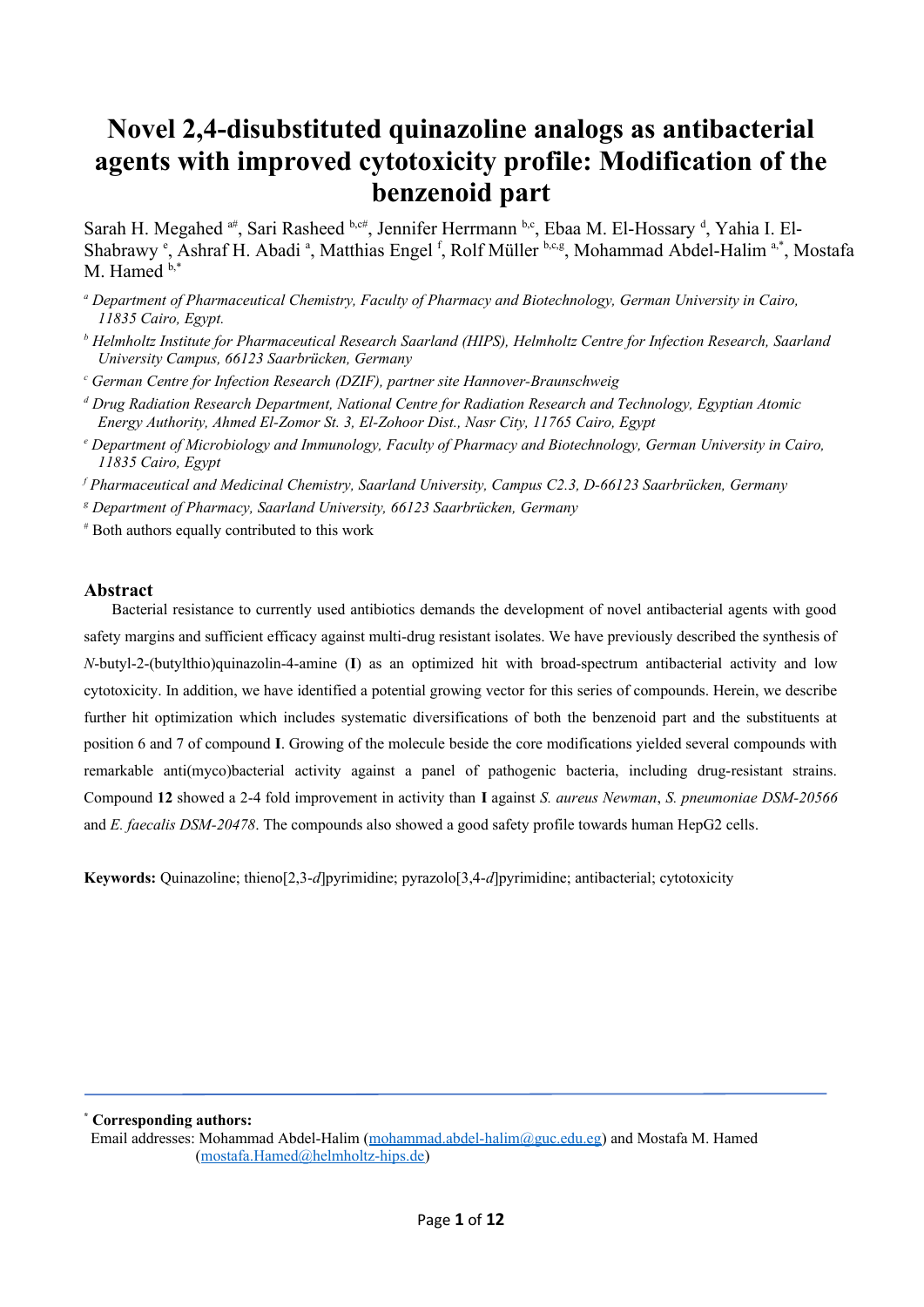The inappropriate and excessive use of antibiotics, without medical supervision, led to the increase and the emergence of lethal human infections that are resistant to multiple antibiotics. The prevalence of multidrug-resistant bacterial pathogens has increased the mortality and morbidity of infectious diseases, and remains among the major health problems around the globe. ENREF  $1^{1-5}$ 

Staphylococci and enterococci are Gram-positive bacterial pathogens that are the causative agents for several hospital-and community-acquired infectious diseases. *Staphylococcus aureus* causes different types of infections, ranging from simple infections in skin and soft tissues to more serious diseases such as infective endocarditis, sepsis and pneumonia.**6, 7** The spread of methicillin-resistant *S. aureus* (MRSA) is on escalation and presents a major threat. Vancomycin-resistant strains of *S. aureus* have been also isolated from hospitalized patients.**8-11** Furthermore, the enterococcal species *Enterococcus faecium* and *Enterococcus faecalis* are the most common enterococcal species cultured from patients, accounting for more than 90% of clinical enterococcal isolates. *E. faecalis* infections by gentamicin-resistant strains are regarded as one of the most problematic hospital infections.**12-15** *Streptococcus pneumoniae* is a Gram-positive bacterial pathogen and a causative agent of respiratory tract infections such as meningitis, sinusitis, pneumonia and acute otitis media. It produces numerous virulence factors involved in the progress of the disease.**<sup>16</sup>** Several reported cases of endocarditis were caused by penicillin-resistant *S. pneumoniae* (PRSP) strains.**<sup>17</sup>** Over the past years, *S. pneumoniae* has developed resistance to several classes of antibiotics, including macrolides, beta-lactams, fluoroquinolones, lincosamides, tetracyclines and trimethoprim-sulfamethoxazole.**<sup>18</sup>** Consequently, the need for new antibacterial drugs is now of paramount importance.

Quinazoline is a well-known scaffold exhibiting a wide range of different biological activities including anticancer, **6, <sup>19</sup>** anti-inflammatory**20-22** and antimicrobial activities.**23, 24** Among the reported bioactive quinazoline derivatives, some compounds showed significant antibacterial activity against both, Gram-positive and Gram-negative bacterial pathogens.**25-32** In addition, other derivatives have shown promising antitubercular activity.**33-35** A series of 2-substituted quinazoline derivatives with broad-spectrum antibacterial activity through the inhibition of the transcription/translation in different bacterial species was previously reported.**<sup>36</sup>** In an earlier study, Harris *et al.* developed a number of 5 substituted-2,4-diaminoquinazolines that revealed inhibitory activity against the bacterial dihydrofolate reductase (DHFR) enzyme in *S. aureus* and in *Escherichia coli*. However, this series of synthesized compounds lacked specificity, as the compounds did not only inhibit bacterial DHFR but they were also active against its bovine liver counterpart. Optimization of the substituents on the quinazoline resulted in higher selectivity towards the bacterial enzyme.**<sup>37</sup>** In another recently published study, some quinazolin-4-ones were also reported as cell wall biosynthesis inhibitors, through their ability to bind to the penicillin-binding protein 22 (PBP)2a.<sup>38</sup> Another series of  $N^2$ ,  $N^4$ -disubstituted quinazoline-2,4diamine derivatives was reported in the literature to have antibacterial activity against MRSA.**<sup>39</sup>**

Recently, we reported the synthesis and antibacterial activity of an optimized hit compound **I** (**Figure 1**) with promising antibacterial activity against Gram-positive bacteria, including drug-resistant strains, the Gram-negative bacterium *E. coli* TolC as well as *Mycobacterium smegmatis*, with MIC values ranging from 2-8 µg/mL.**<sup>40</sup>** Importantly, compound **I** showed also a good safety profile rationalized by the decreased toxicity against A549 and HepG2 cells, in addition to the lack of hemolytic activity at concentrations up to 500 µM. Noteworthy, its sulfur analog **(II)** was inactive. We also identified position 6 as a potential growing vector for this series of compounds.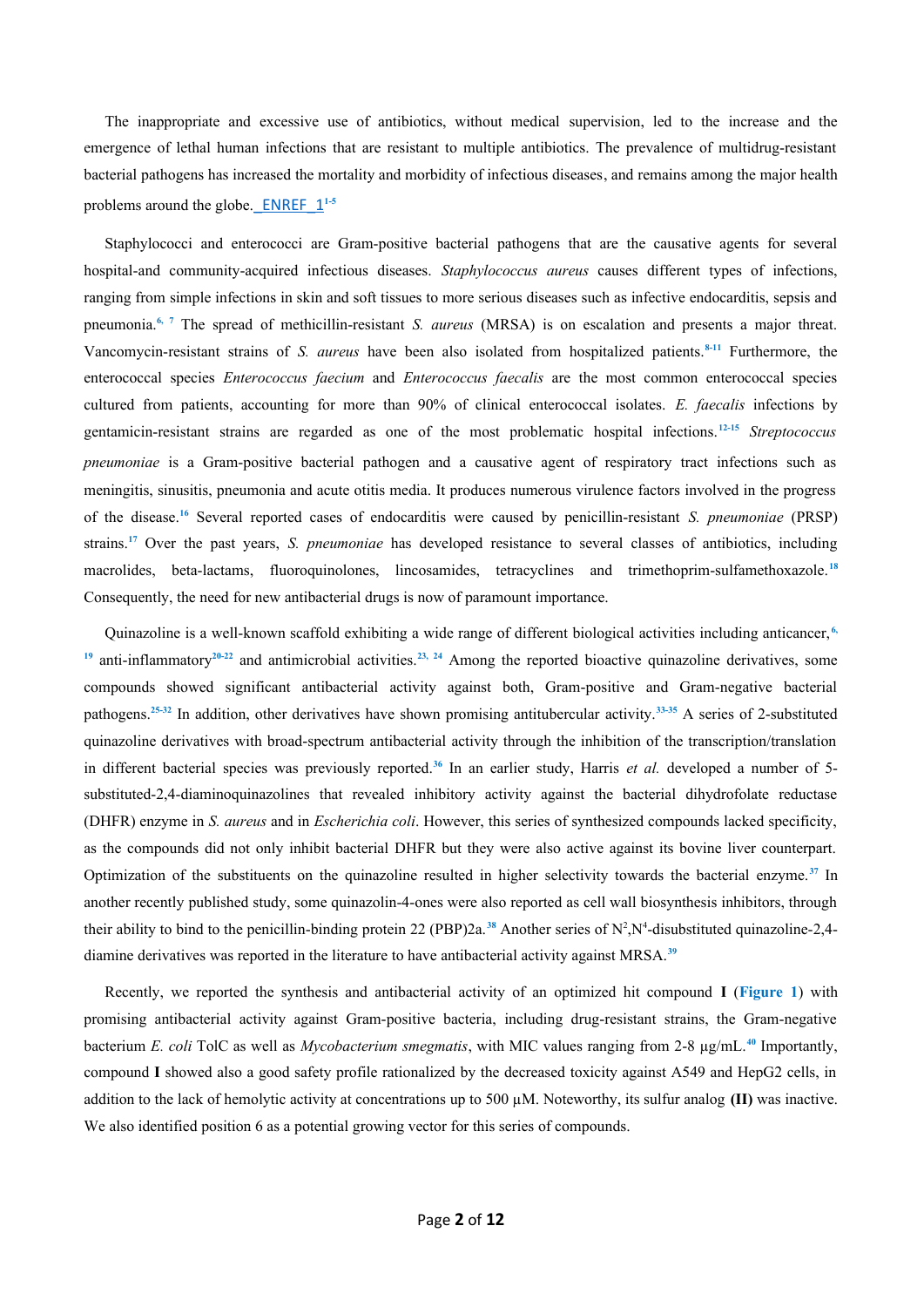

**Figure 1:** Optimized hit compound **I** showing the potential growing position and its inactive analog compound **II**

Herein, we describe further structure-activity relationship (SAR) exploration and optimization of compound **I** while maintaining a safe cytotoxicity profile (**Figure 2**). The modifications adopted include variable substitutions at positions 6 and 7 **(III)**. These substituents include halogens, which are known to efficiently influence various properties such as membrane permeability, intramolecular interactions, pharmacokinetic properties and others.**41, 42** Additionally, analogs with different aryl and heteroaryl substitutions at position 6 or 7 were also prepared. Another group of compounds was prepared by replacing the benzenoid part of the quinazoline ring with the two isosteric heterocycles - thiophene **(IV)** and pyrazole **(V)** – to give thieno[2,3-*d*]pyrimidine and pyrazolo[3,4-*d*]pyrimidine scaffolds. Finally, we further derivatized compound **(II)** at its position 6 **(VI)** in a trial to recover its antibacterial potency.



**Figure 2:** General structures of the target compounds: quinazoline derivatives (**III** and **VI**), thieno[2,3-*d*]pyrimidine derivatives **(IV)** and pyrazolo[3,4 *d*]pyrimidine derivatives (**V**)

The antibacterial activity of all newly synthesized target compounds was tested in vitro against both drug-sensitive and drug-resistant bacteria.

The preparation of the quinazoline-2,4-dithione analogs **2a-f** was achieved by the reaction of the *ortho*aminobenzonitrile derivatives **1a-f** with carbon disulfide in pyridine at 70 °C. The 2,4-bis(butylthio)-quinazoline derivatives **3a-f** were obtained by the alkylation of compounds **2a-f** with 1-bromobutane, in the presence of K<sub>2</sub>CO<sub>3</sub>. The obtained 2,4-bis(butylthio)-quinazoline derivatives **3a-f** were then reacted with n-butylamine which underwent a regioselective substitution at position C4**43-45** to afford the 4-*N*-butyl derivates **4a-f**. (**Scheme 1**).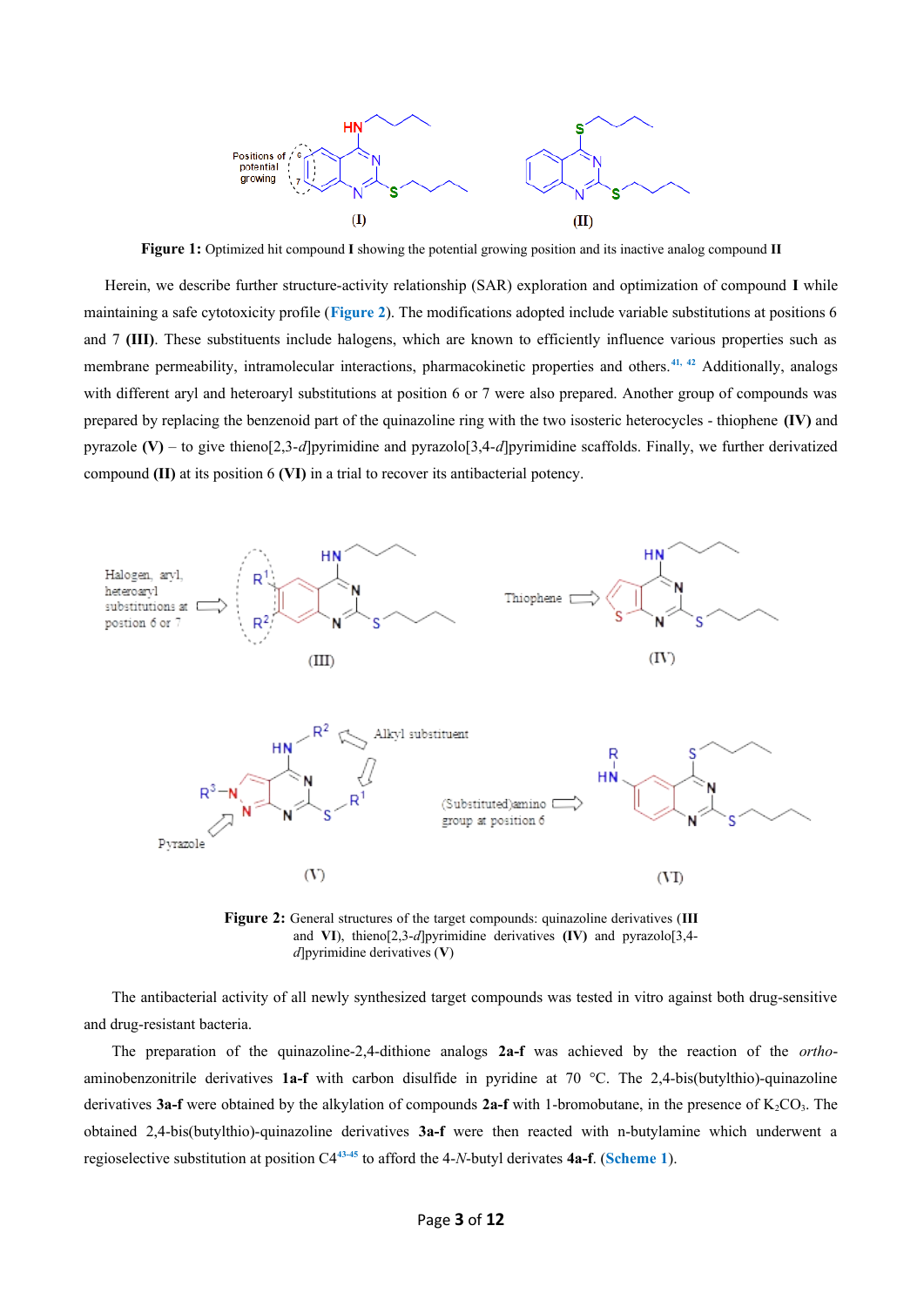

**Scheme 1:** Synthesis of compounds **2a**-**2f**, **3a**-**3f** and **4a**-**4f**. Reagents and reaction conditions: **(i)** Carbon disulfide, pyridine, 70 °C, 6 h (2a-f, yield: 72% - 91%) (ii) 1-Bromobutane, K<sub>2</sub>CO<sub>3</sub>, acetone, overnight reflux (**3a-f**, yield: 81% - 89%) **(iii)** n-Butylamine, overnight reflux (**4a-f**, yield: 84% - 95%).

The arylated quinazoline derivatives **5-16** were obtained through Suzuki coupling by reacting compounds **4e** and **4f** with the respective aryl boronic acid derivative, in the presence of  $Cs_2CO_3$  and (Pd(dppf)Cl<sub>2</sub>). The solvent used was a mixture of water/ethanol/toluene (4:10:10) (**Scheme 2**).



| Compound no. | Ar | Compound no. |  |
|--------------|----|--------------|--|
|              |    |              |  |
|              |    | 12           |  |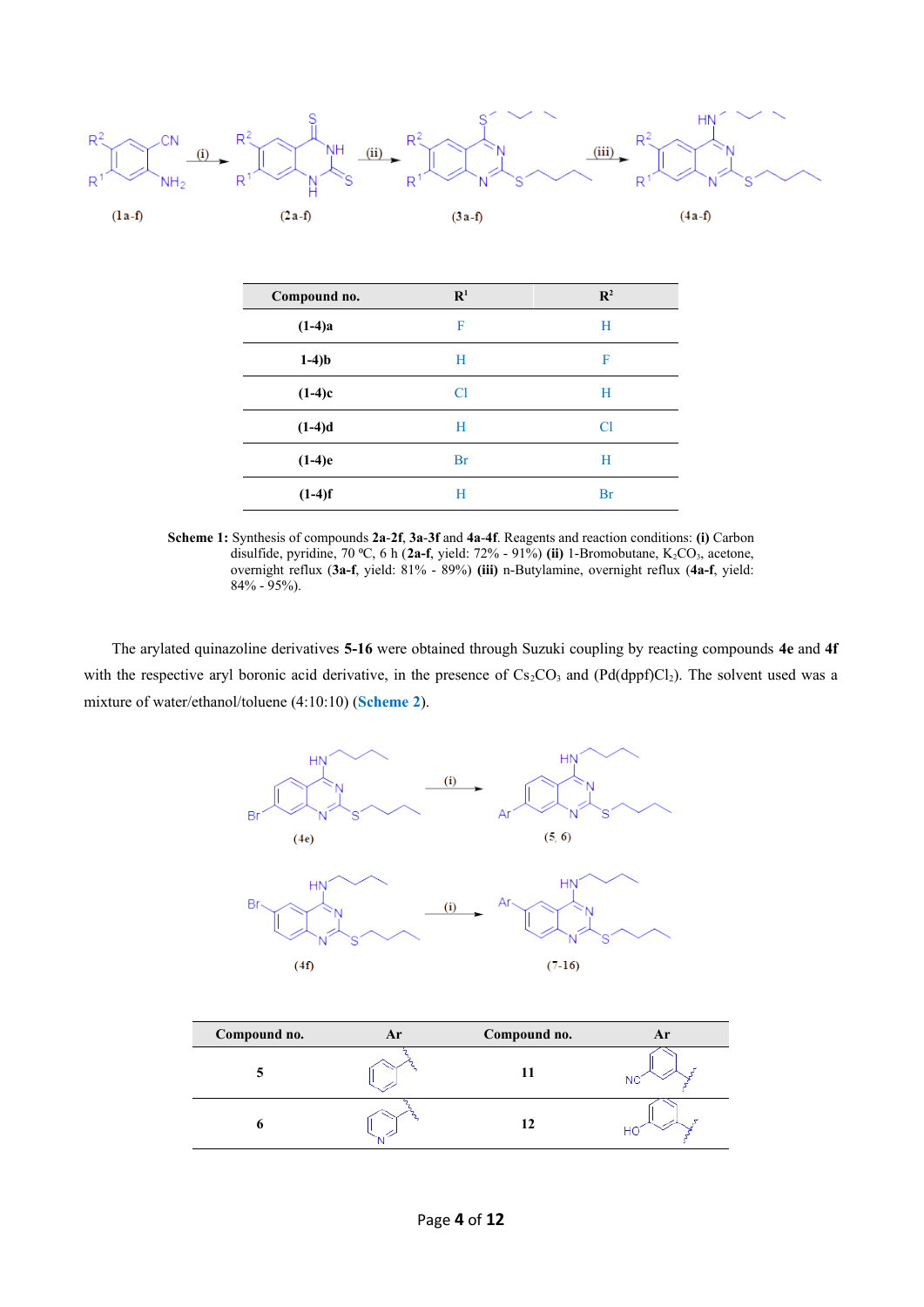

**Scheme 2:** Synthesis of compounds **5**-**16**. Reagents and reaction conditions: **(i)** Arylboronic acid, Cs2CO3, Pd(dppf)Cl2, water/ethanol/toluene (4:10:10), overnight reflux (**5-16**, yield: 37% - 76%)

Other bicyclic heterocycles were also prepared using similar synthetic routes. The synthesis of thieno[2,3 *d*]pyrimidine-2,4(1*H*,3*H*)-dithione **18** was achieved by the reaction of 2-aminothiophene-3-carbonitrile **17** with carbon disulfide in pyridine. The 2,4-Bis(butylthio)thieno[2,3-*d*]pyrimidine **19** was obtained by alkylation of compound **18** with 1-bromobutane, in the presence of K2CO3. Finally, the reaction of n-butylamine with compound **19** afford the 4-*N*-butyl derivates **20** (**Scheme 3**).



**Scheme 3:** Synthesis of compounds **18**-**20**. Reagents and reaction conditions: **(i)** Carbon disulfide, pyridine, 70 ⁰C, 6 h (**18**, yield: 73%) **(ii)** 1-Bromobutane, K2CO3, acetone, overnight reflux (**19**, yield: 88%) **(iii)** n-Butylamine, overnight reflux (**20**, yield: 89%)

Similarly, the reaction of 3-amino-1*H*-pyrazole-4-carbonitrile (**21**) with carbon disulfide yielded the pyrazolo[3,4 *d*]pyrimidine-4,6-dithione derivative **22**. Compound **22** was reacted with methyl iodide to afford **23a**. However, when compound **22** was reacted with n-butylbromide, a mixture of dibutyl and tributyl derivatives was obtained (**23b, 23c** and **24**) (**Scheme 4**). From the same reaction, two different trialkyl isomers were obtained. Both isomers were isolated and their structures were elucidated using 2D-HMBC and 2D-NOESY NMR experiments. In the HMBC spectrum, compound **23c** showed a clear cross peak between the α-CH2 and C3, while compound **24** showed a clear cross peak between α-CH2 and C7a (**Figure S1, Supplementary Information**). In the NOESY spectrum, compound **23c** showed a clear cross peak between the α-CH2 and C3-H which was not seen in compound **24** (**Figure S2, Supplementary Information**). Compounds **23a-c** and **24** were reacted with n-butylamine and afforded compounds **25a-c** and **26**, respectively (**Scheme 4**).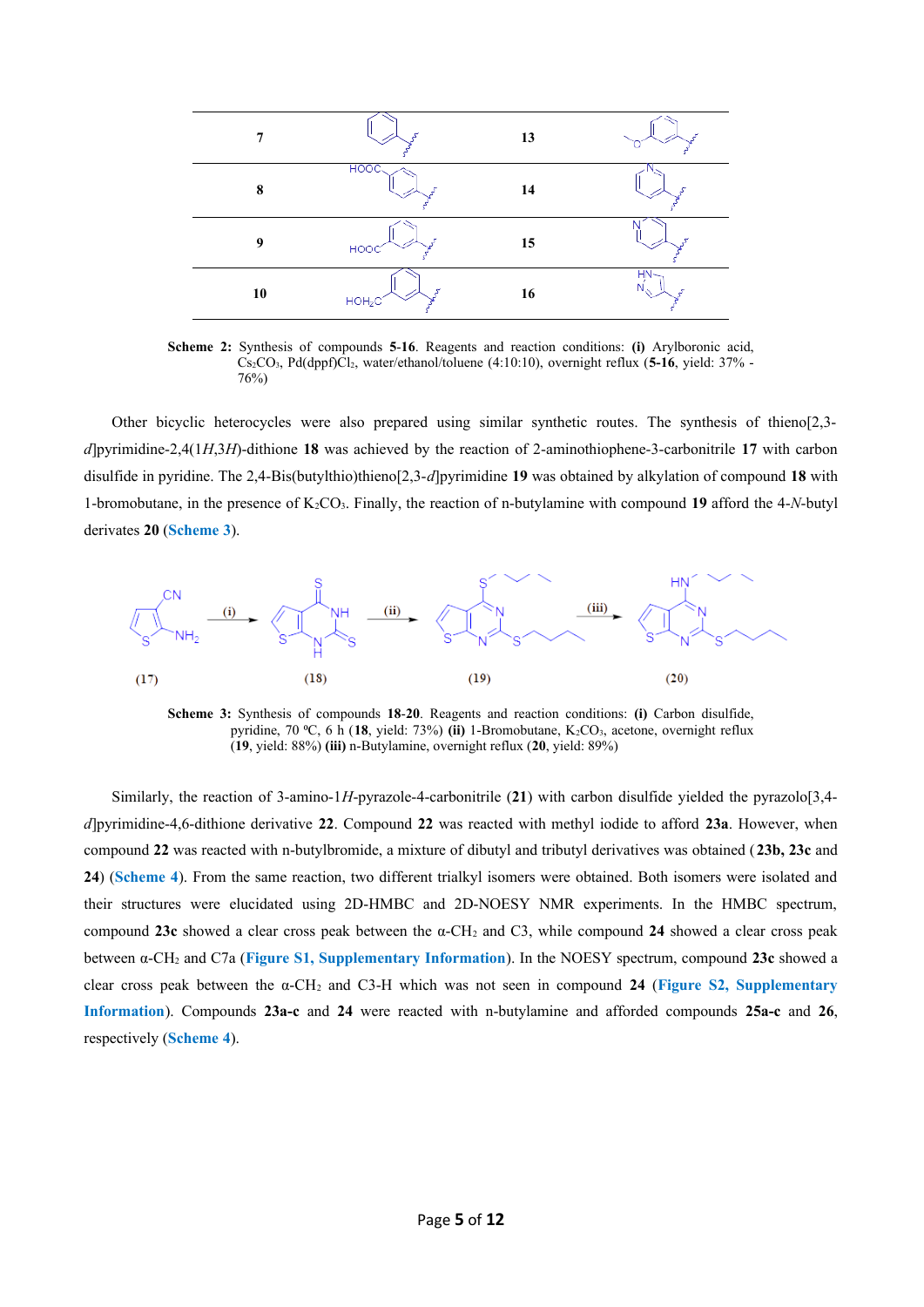

**Scheme 4:** Synthesis of compounds **21**, **22**, **23a-c**, **24**, **25a-c** and **26**. Reagents and reaction conditions: **(i)** Carbon disulfide, pyridine, 70  $\textdegree$ C, 6 h (22, yield: 68%) **(ii)** Alkylhalide, K<sub>2</sub>CO<sub>3</sub>, acetone, overnight reflux **(iii)** n-Butylamine, overnight reflux (**25a-c** and **26**, yield: 85% - 93%)

In order to synthesize the 6-aminosubstituted-2,4-dibutylthioquinazolines, a reaction of 2-amino-5-nitrobenzonitrile (**27**) with carbon disulfide was performed to afford 6-nitroquinazoline-2,4(1*H*,3*H*)-dithione (**28**). This was followed by di-S alkylation by heating with 1-bromobutane in presence of K<sub>2</sub>CO<sub>3</sub> to give compound 29. The nitro-compound 29 was then reduced to its corresponding 6-aminoquinazoline derivative **30**. Reacting compound **30** with ethyl isocyanate and ethanesulfonylchloride yielded the ethyl urea derivative (**31**) and the ethanesulfonamide derivative (**32**), respectively (**Scheme 5**).



**Scheme 5:** Synthesis of compounds **28-32**. Reagents and reaction conditions: **(i)** Carbon disulfide, pyridine, 70 °C, 8 h, (28, yield: 75%) (ii) 1-bromobutane, acetone, K<sub>2</sub>CO<sub>3</sub>, overnight reflux, **(iii)** Fe powder, ethanol:water (2:1), conc. HCl, stirring at RT for 5 h then reflux for 1 h at 65 ⁰C, (**30**, yield: 70%) **(iv)** ethyl isocyanate, DMF, stirring 2 h, (**31**, yield: 73%) **(v)** ethanesulfonylchloride, pyridine, stirring 2 h (**32**, yield: 88%)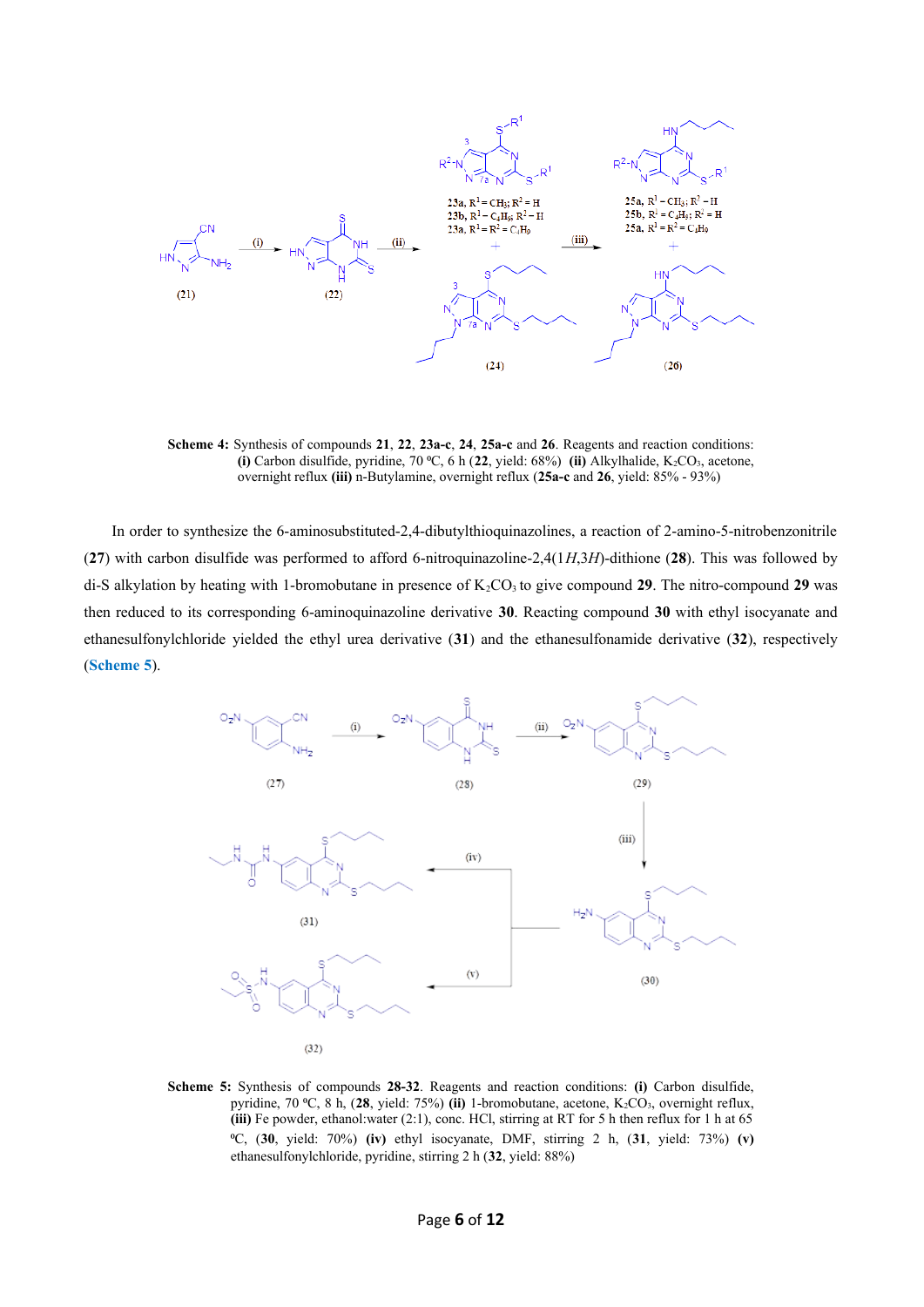In order to study the general chemical stability of the synthesized compounds, three representative compounds (**4a**, **7** and **25b**) were selected and tested in both solid and soluble forms. The compounds were dissolved in DMSO and incubated for two days at room temperature, to test the stability in solution. The three compounds were also exposed in solid state to γ-irradiation at a single absorbed dose of 25 kGy.<sup>46-49</sup> The results revealed no change in the physicochemical properties, including the color, form and solubility. No change in the  $R_f$  values of the tested compounds and no additional spots were observed. In addition, LC-MS experiments revealed no change in the mass nor in the purity of any of the tested compounds after their incubation in DMSO or even after irradiation.

All synthesized target compounds were tested for their *in vitro* antibacterial activity against ten strains. The bacterial strains included the Gram-positive bacteria *S. aureus* Newman strain (methicillin-sensitive *S. aureus*, MSSA), two methicillin-resistant *S. aureus* strains (N315 and Mu50; MRSA) with *S. aureus* Mu50 displaying additionally increased tolerance to vancomycin (vancomycin-intermediate *S. aureus*, VISA), *S. pneumoniae* DSM-20566, penicillin-resistant *S. pneumoniae* (PRSP) DSM-11865, *E. faecium* DSM-20477, and *E. faecalis* DSM-20478. The compounds were also evaluated for their antibacterial activity against the Gram-negative bacterium *E. coli* (DSM-11116 wild type strain and an *E. coli* K12 TolC-deficient mutant strain), as well as *M. smegmatis* mc<sup>2</sup>155. The screening results are presented in **Table 1** (Table S1 in **Supplementary Information** is showing the data in µM concentration unit).

| Minimum Inhibitory Concentration <sup>[a]</sup> ( $\mu$ g/mL) |                                           |                |                               |                          |                  |                   |                        |      |                          |                     |
|---------------------------------------------------------------|-------------------------------------------|----------------|-------------------------------|--------------------------|------------------|-------------------|------------------------|------|--------------------------|---------------------|
| Compound*                                                     | S. aureus<br><b>Newma</b><br>Mu50<br>N315 |                | S. pneumoniae<br>DSM-<br>DSM- |                          | $E$ .<br>faecium | $E$ .<br>faecalis | E. coli<br>K12<br>DSM- |      | $M_{\cdot}$<br>smegmatis |                     |
|                                                               | $\mathbf n$                               | (MRSA)         | (MRSA/<br>VISA)               | 20566                    | 11865<br>(PRSP)  | DSM-<br>20477     | DSM-<br>20478          | 1116 | $\Delta tolC$            | mc <sup>2</sup> 155 |
| 9                                                             | 8                                         | 8              | 8                             | $\overline{4}$           | 16               | 8                 | 8                      | >128 | >128                     | >128                |
| 12                                                            | $\overline{2}$                            | >128           | >128                          |                          | 16               | $\overline{4}$    | $\overline{2}$         | >128 | >128                     | 16                  |
| 20                                                            | 8                                         | 32             | >128                          | 8                        | 8                | >128              | >128                   | >128 | 8                        | 16                  |
| 25a                                                           | 64                                        | 64             | 64                            | >128                     | >128             | >128              | >128                   | >128 | 64                       | >128                |
| 25 <sub>b</sub>                                               | >128                                      | >128           | >128                          | >128                     | >128             | >128              | >128                   | >128 | $\overline{4}$           | >128                |
| 26                                                            | >128                                      | >128           | >128                          | 8                        | >128             | >128              | >128                   | >128 | >128                     | >128                |
| 30                                                            | $\,8\,$                                   | 4              | $\overline{4}$                | $\overline{\mathcal{L}}$ | 8                | $8\,$             | 32                     | >128 | >128                     | 32                  |
| 32                                                            | >128                                      | >128           | >128                          | $\overline{4}$           | $\overline{4}$   | 8                 | 8                      | >128 | >128                     | >128                |
| L                                                             | 8                                         | 8              | 4                             | $\overline{4}$           | $\overline{4}$   | 4                 | $\overline{4}$         | >128 | 2                        | 8                   |
| Vancomycin                                                    | 0.5                                       |                | 8                             | 0.5                      | 1                | 1                 | 0.5                    | > 64 | > 64                     | 8                   |
| Linezolid                                                     | $\mathbf{1}$                              | $\overline{2}$ | $\overline{2}$                | 0.5                      | $\overline{2}$   | $\overline{4}$    | 2                      | > 64 | 16                       | $\overline{4}$      |

**Table 1:** MIC values of the synthesized analogs.

<sup>[a]</sup> Values are from two independent experiments.

\* Compounds **4a**-**4f**, **5**-**8**, **10**, **11**, **13**-**16**, **25c**, **31** had MIC values higher than 128 µg/mL against all tested strains.

In order to further explore and optimize the hit compound **I** while maintaining a safe cytotoxicity profile, several modifications were adopted. These modifications included variable substitutions at positions 6 or 7 with either halogens or further extending with aryl or hetero aryl systems. Besides, replacing the benzenoid part of the quinazoline with other heterocycles.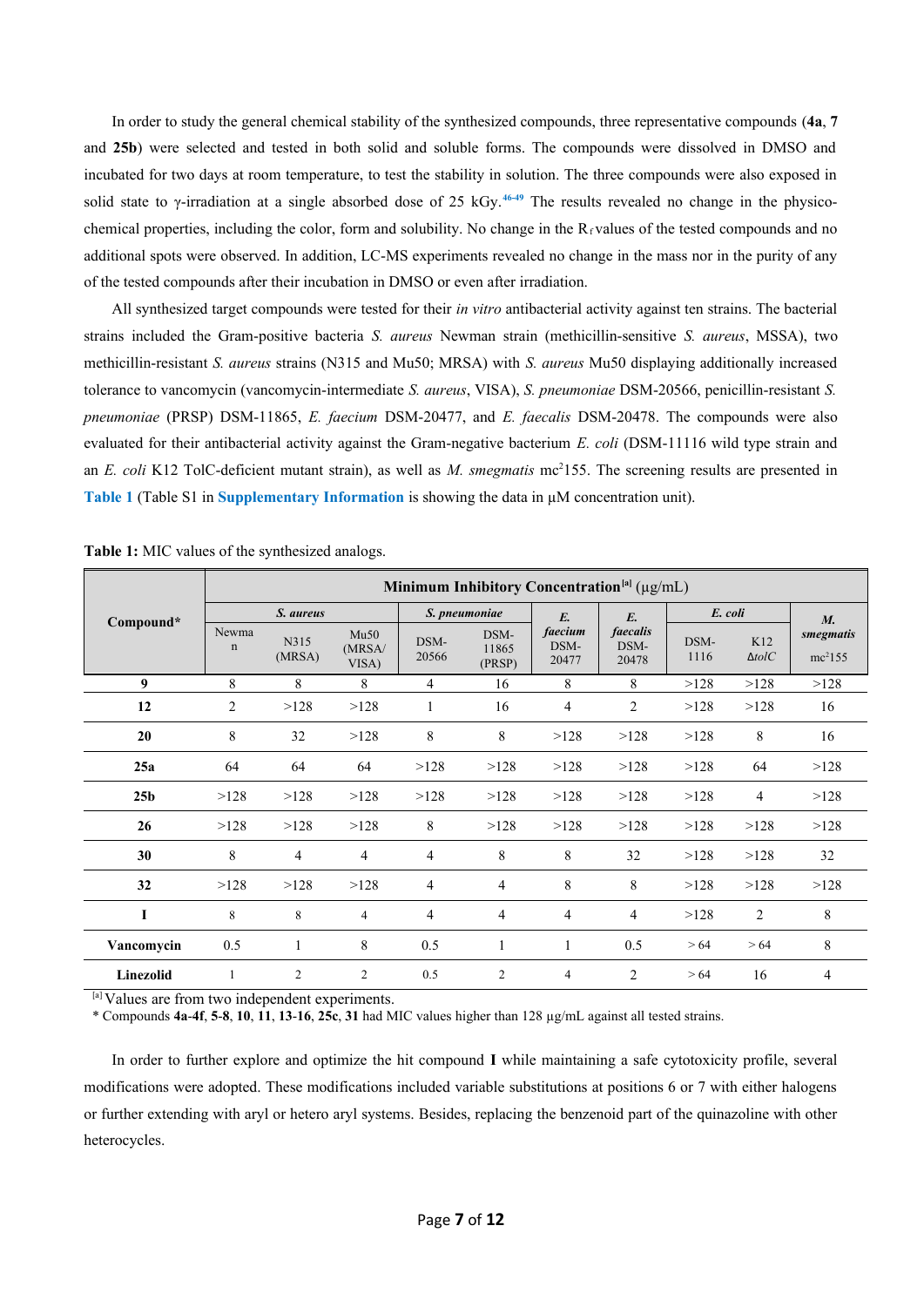The insertion of halogens (either fluorine, chlorine, or bromine) at position 6 or 7 on the quinazoline scaffold of compound **I** (**4a-f**) diminished the antibacterial activity. The electron-withdrawing effect of the halogens was detrimental since all compounds exhibited MIC values higher than  $128 \mu g/mL$  against the tested strains.

 The second group of compounds were those substituted at positions 6 or 7 with aryl or heteroaryl rings ( **5**-**16)**. Most of the selected aryl/heteroaryl rings had polar features to minimize the gain in lipophilicity and associated solubility problems. The plain phenyl at position 6 or 7 (compounds **7** and **5**, respectively) abolished the antibacterial activity. Next, we tried to introduce a carboxylic acid group at *meta*- and *para*- position of the phenyl ring (compounds **8** and **9**, respectively). Although the *p*-COOH derivative (**8**) was completely inactive, shifting of the -COOH to the *meta* position (**9**) dramatically revived the activity against the tested Gram-positive bacteria to give one of the most potent compounds in the present series. Compound **9** showed remarkable antibacterial activity against all tested Gram-positive bacteria, including the drug-resistant *S. aureus* and *S. pneumoniae* strains, with MIC values ranging from 4-16 µg/mL. However, compared to the initial frontrunner compound **I**, compound **9** did not show activity against *M. smegmatis* mc<sup>2</sup>155. Replacing the *m*-COOH with the less acidic phenolic OH (compound **12)** slightly enhanced the potency in comparison with compound **9**, with compound **12** displaying MIC values of 1-4  $\mu$ g/mL against *S. aureus*, *S. pneumonia*, and *E. faecalis*, and it also showed activity against *M. smegmatis* (MIC 16 µg/mL). Unfortunately, although being active against drug-sensitive strains and PRSP, **12** was inactive against the MRSA/VISA strains. Neither the alcoholic OH (compound **10**) nor the cyano function (compound **11**) succeeded to replace the phenolic group while maintaining the potency. Moreover, using the *meta*-methoxy phenyl (compounds **13**) was also not beneficial. Replacing the phenyl in compound **7** with the 3- or 4-pyridyl (**14** and **15,** respectively) or 4-pyrazolyl (**16**) failed to regain the high potency of compound **I**. In conclusion, the acidic function (*m*-COOH and *m*-OH) in the 6-aryl extension on the quinazoline ring seemed a strict requirement for high potency in this cluster of compounds.

 Replacing the benzenoid part of the quinazoline compound **I** with a thiophene gave the thieno[2,3-*d*]pyrimidine analogue **20**, which displayed good antibacterial activity against *S. aureus* Newman strain, *S. pneumoniae* and the effluxdeficient *E. coli* strain with MIC in the one-digit µg/mL range. However, activity against *Enterococcus* spp. and VISA was completely abolished.

The benzenoid part was also replaced with the bioisostere pyrazole represented in compounds **25a-c** and **26**. This modification in general did not seem to be beneficial, with compounds **25a**, **25b** and **26** showing only moderate antibacterial activity against selected strains of the test panel, while **25c** with n-butyl substitution at position 2 was inactive against all tested strains. Shortening the S-butyl of **25b** into methyl as in compound **25a** decreased the antibacterial activity against *E. coli* TolC (MIC = 64  $\mu$ g/mL for **25a** vs. 4  $\mu$ g/mL for **25b**), while marginally improved the antibacterial activity against the three strains of *S. aureus* (MIC = 64  $\mu$ g/mL for **25a** and >128  $\mu$ g/mL for **25b**), including the drug-resistant strains. Moving the n-butyl chain to position 1 (**26**) led to a virtually inactive compound but **26** unexpectedly inhibited the growth of *S. pneumoniae* with an MIC of 8 µg/mL.

To further explore the antibacterial activity of compound **II**, we investigated the effect of adding some polar functional groups like amino, sulfonamide and urea at position 6 of the quinazoline nucleus. The presence of an amino group at position 6 (**30**) gave one of the most active compounds in this study with similar potency to compound **I,** but it lacked activity against *E. coli* K12 Δ*tolC*. Compound **30** showed a broad antibacterial activity against the tested Grampositive bacteria, including the drug-resistant strains, as well as *M. smegmatis* (MIC values ranging from 4-32 µg/mL).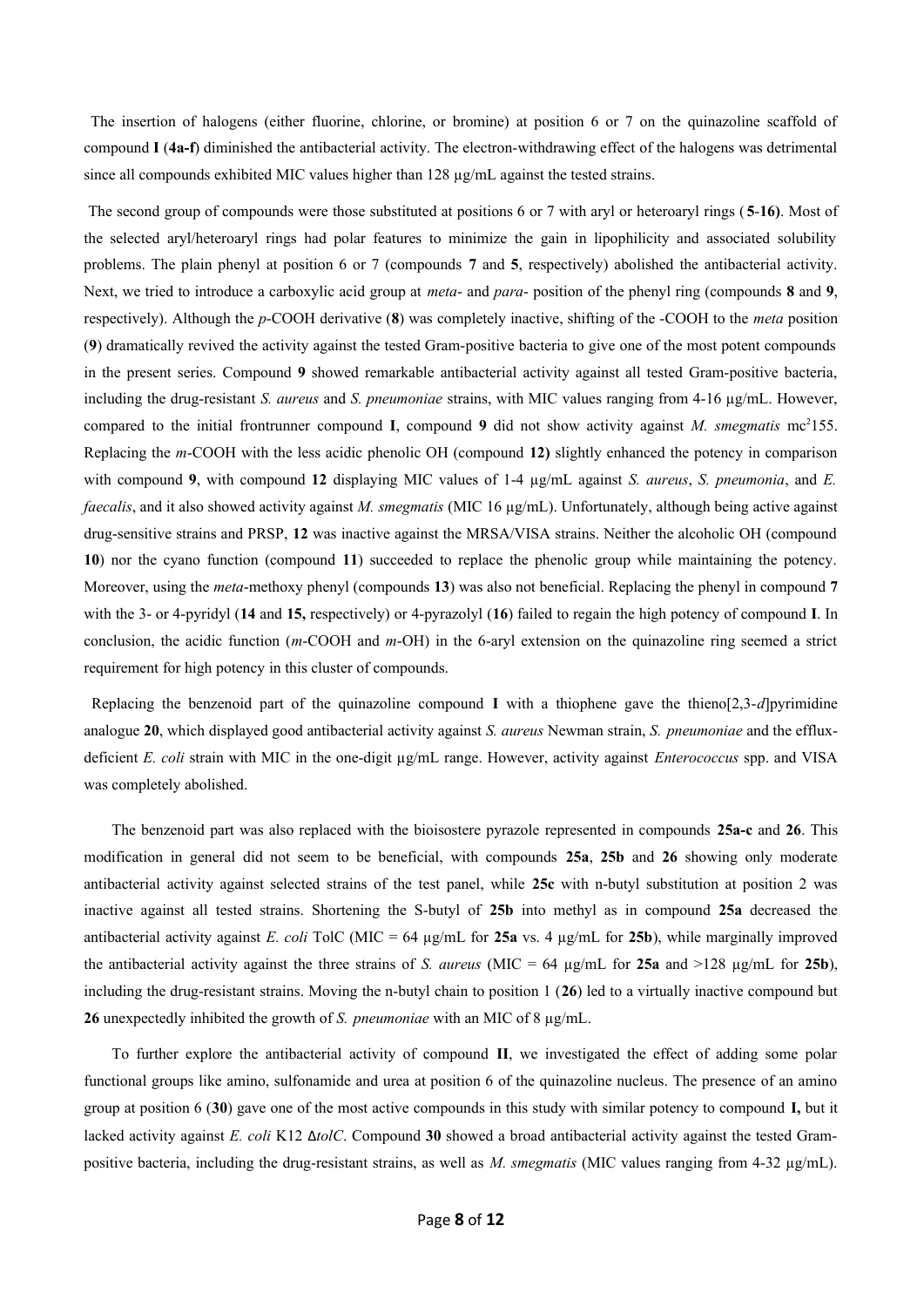Replacing the amino group in **30** with ethylsulfamoyl moiety (**32**), resulted in an analog with potent narrow-spectrum activity against *S. pneumoniae* (MIC 4 µg/mL) and *Enterococcus* spp. (MIC 8 µg/mL), while replacing the 6-amino group in **30** with an ethylureido residue (**31**) diminished the antibacterial activity.



**Figure 3:** SAR summary

Cytotoxicity of the most potent compounds (**9**, **12**, **20**, **30** and **32**) was determined using human HepG2 hepatocellular carcinoma cells (**Table 2**). Compounds **9**, **20**, **30** and **32** did not show any cytotoxic activity in the tested concentration range (half-inhibitory concentrations,  $IC_{50} > 37 \mu g/mL$ ). Only compound 12 showed moderate cytotoxicity towards HepG2 cells with  $IC_{50}$  of 15.3  $\mu$ g/mL. However, the  $IC_{50}$  of compound 12 is still about 3-15 folds higher than its MICs on *S. aureus, S. pneumoniae, E. faecium and E. faecalis* (MICs = 2, 1, 4 and 2 µg/mL, respectively). These results indicate that the compounds possess promising and selective antibacterial activity.

| Compound no. | HepG2 cells $IC_{50} (\mu g/mL)^*$ |
|--------------|------------------------------------|
| q            | >37                                |
| 12           | 15.3                               |
| 20           | >37                                |
| 30           | >37                                |
| 32           | >37                                |

**Table 2:** Growth inhibitory activity against HepG2 cells

\*Results are from two independent experiments and  $IC_{50}$  is given as average value (SD <10%).

In conclusion, we report the synthesis of novel *N*-butyl-2-(butylthio)-halogenated quinazolin-4-amine derivatives (**4a-f**), *N*-butyl-2-(butylthio)-arylquinazolin-4-amine derivatives (**5-16**), *N*-butyl-2-(butylthio)thieno[2,3-*d*]pyrimidin-4 amine (**20**), 4,6-disubstituted-pyrazolo[3,4-*d*]pyrimidines (**25a-c** and **26**) and 2,4-bis(butylthio)quinazolin-6-amine derivatives (**30**-**32**). All synthesized target compounds were evaluated for their *in vitro* antibacterial activity against both Gram-negative and Gram-positive bacteria, in addition to *M. smegmatis*. The tested panel of bacteria included drugresistant strains (MRSA, VISA, PRSP). Among the synthesized compounds, compounds **9**, **12**, **20**, **30** and **32** were the most active compounds against Gram-positive pathogens, with MIC values ranging from 1-16 µg/mL. Compound **12** also showed enhanced potency against *S. aureus Newman*, *S. pneumoniae DSM-20566* and *E. faecalis DSM-20478.* According to the SAR of the synthesized compounds, it was found that the presence of an acidic functional group on a phenyl ring at position 6 of the quinazoline ring is beneficial for the antibacterial activity. In addition, replacing the benzenoid part of the quinazoline ring with thiophene or pyrazole rings led to the discovery of new potential antibacterial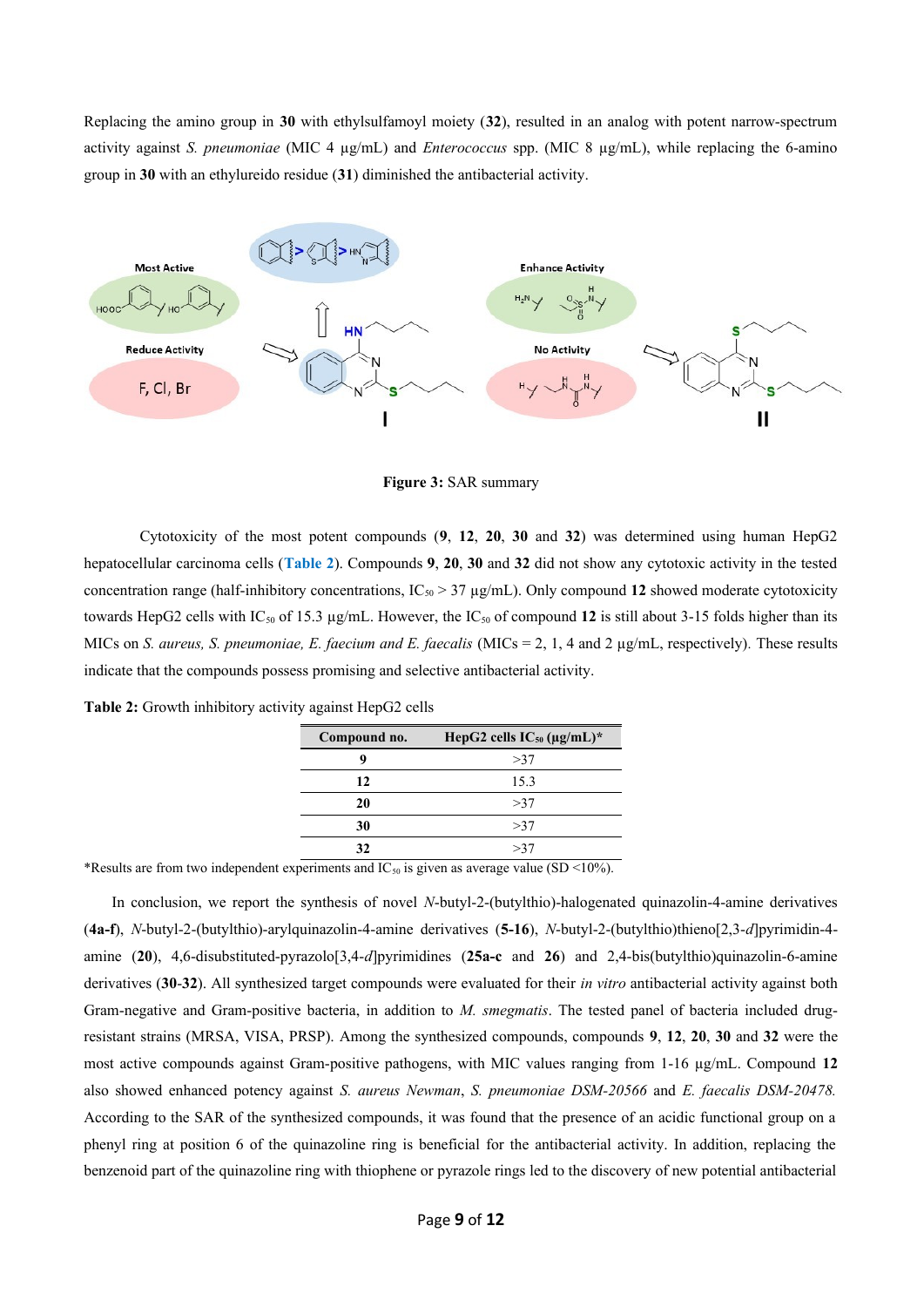thieno[2,3-*d*]pyrimidine and pyrazolo[3,4-*d*]pyrimidine analogs with the thieno[2,3-*d*]pyrimidine being more potent. It was also found that the insertion of a (substituted-)amino group at position 6 of the inactive 2,4-di-thiobutyl quinazoline could help to regain antibacterial activity of the analogs (**30** and **32**), Interestingly, the quinazoline derivatives **9**, **30** and **32** and the thieno[2,3-*d*]pyrimidine derivative **20** showed no cytotoxicity in HepG2 cells. Only compound **12** displayed moderate cytotoxicity at a concentration higher than its MICs against four of the tested bacterial strains. Overall, the applied modification approaches, molecule growing and scaffold replacement were successful to produce novel promising antibacterial quinazoline analogs with a favorable selectivity index.

## **Acknowledgment**

The authors would like to thank Alexandra Amann for skillful technical assistance (cytotoxicity assays).

**Conflicts of interest:** The authors declare there is no conflict of interest.

## **References**

<span id="page-9-0"></span>1. Founou RC, Founou LL, Essack SY. Clinical and economic impact of antibiotic resistance in developing countries: A systematic review and meta-analysis. *PLOS ONE.* 2017;12(12): e0189621.

2. Osman M, Al Mir H, Rafei R, et al. Epidemiology of antimicrobial resistance in Lebanese extrahospital settings: An overview. *Journal of Global Antimicrobial Resistance.* 2019;17: 123-129.

3. Davies J, Davies D. Origins and Evolution of Antibiotic Resistance. *Microbiology and Molecular Biology Reviews.* 2010;74(3): 417-433.

4. Chellat MF, Raguž L, Riedl R. Targeting Antibiotic Resistance. *Angewandte Chemie International Edition.* 2016;55(23): 6600-6626.

5. El-Hossary EM, Förstner KU, François P, et al. A Novel Mechanism of Inactivating Antibacterial Nitro Compounds in the Human Pathogen Staphylococcus aureus by Overexpression of a NADH-Dependent Flavin Nitroreductase. *Antimicrobial Agents and Chemotherapy.* 2018;62(2): e01510-01517.

6. Abuelizz HA, Marzouk M, Ghabbour H, Al-Salahi R. Synthesis and anticancer activity of new quinazoline derivatives. *Saudi Pharmaceutical Journal.* 2017;25(7): 1047-1054.

7. Valour F, Chebib N, Gillet Y, et al. [Staphylococcus aureus broncho-pulmonary infections]. *Rev Pneumol Clin.* 2013;69(6): 368-382.

8. Rice LB. Federal Funding for the Study of Antimicrobial Resistance in Nosocomial Pathogens: No ESKAPE. *The Journal of Infectious Diseases.* 2008;197(8): 1079-1081.

9. Pendleton JN, Gorman SP, Gilmore BF. Clinical relevance of the ESKAPE pathogens. *Expert Review of Anti-infective Therapy.* 2013;11(3): 297-308.

10. Labibzadeh M, Kaydani GA, Savari M, Ekrami A. Emergence of High-level Gentamicin Resistance among Enterococci Clinical Isolates from Burn Patients in South-west of Iran: Vancomycin Still Working. *Pol J Microbiol.* 2018;67(4): 401-406.

11. Micek ST. Alternatives to Vancomycin for the Treatment of Methicillin-Resistant Staphylococcus aureus Infections. *Clinical Infectious Diseases.* 2007;45(Supplement\_3): S184-S190.

12. Courvalin P. Vancomycin Resistance in Gram-Positive Cocci. *Clinical Infectious Diseases.* 2006;42(Supplement\_1): S25-S34.

13. Dahl A, Bruun NE. Enterococcus faecalis infective endocarditis: focus on clinical aspects. *Expert Review of Cardiovascular Therapy.* 2013;11(9): 1247-1257.

14. de Perio MA, Yarnold PR, Warren J, Noskin GA. Risk factors and outcomes associated with non-Enterococcus faecalis, non-Enterococcus faecium enterococcal bacteremia. *Infect Control Hosp Epidemiol.* 2006;27(1): 28-33.

15. Deshpande LM, Fritsche TR, Moet GJ, Biedenbach DJ, Jones RN. Antimicrobial resistance and molecular epidemiology of vancomycin-resistant enterococci from North America and Europe: a report from the SENTRY antimicrobial surveillance program. *Diagnostic Microbiology and Infectious Disease.* 2007;58(2): 163-170.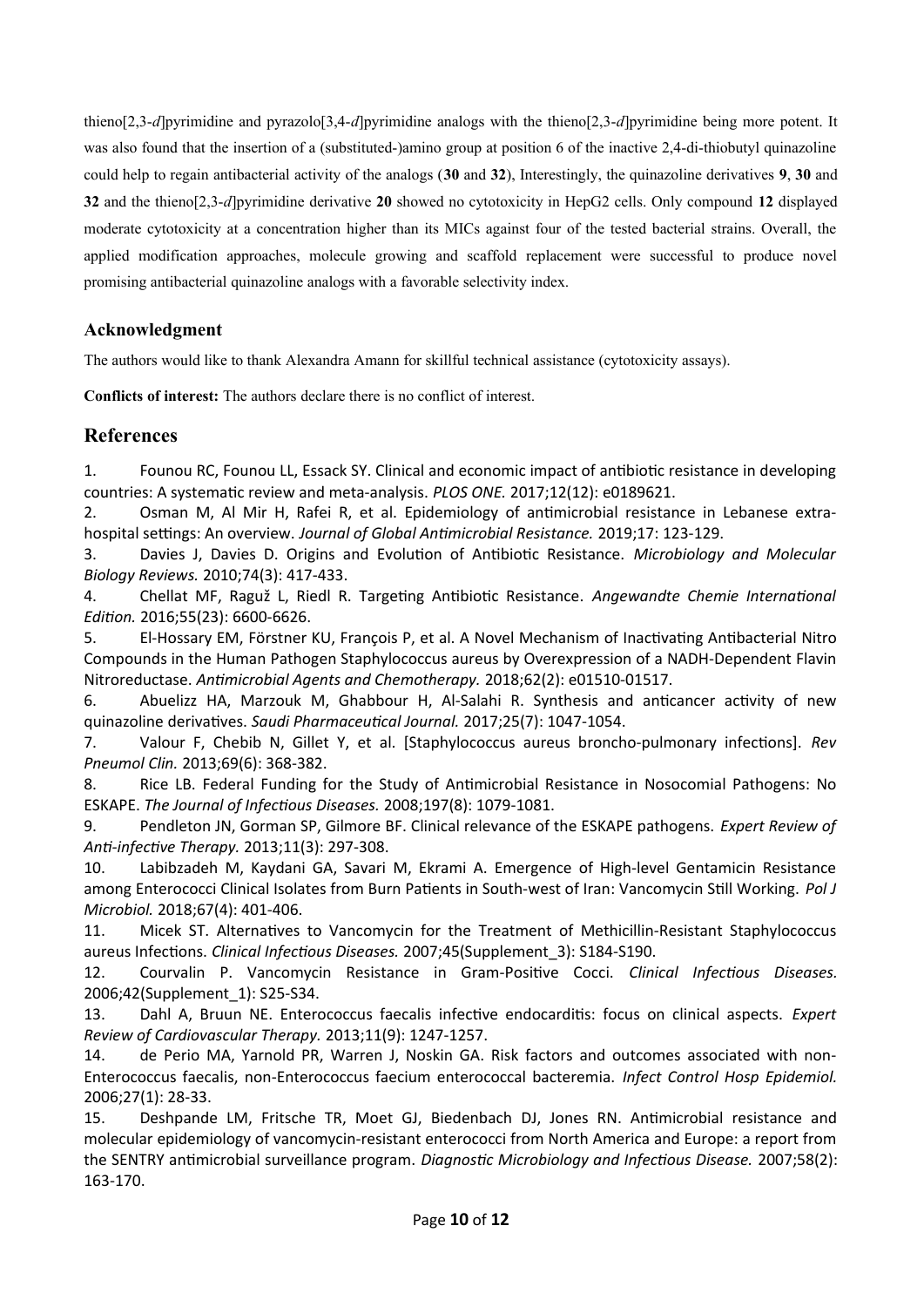16. Mitchell AM, Mitchell TJ. Streptococcus pneumoniae: virulence factors and variation. *Clinical Microbiology and Infection.* 2010;16(5): 411-418.

17. Siegel M, Timpone J. Penicillin-Resistant Streptococcus pneumoniae Endocarditis: A Case Report and Review. *Clinical Infectious Diseases.* 2001;32(6): 972-974.

18. Cherazard R, Epstein M, Doan TL, Salim T, Bharti S, Smith MA. Antimicrobial Resistant Streptococcus pneumoniae: Prevalence, Mechanisms, and Clinical Implications. *Am J Ther.* 2017;24(3): e361-e369.

19. Ravez S, Castillo-Aguilera O, Depreux P, Goossens L. Quinazoline derivatives as anticancer drugs: a patent review (2011 – present). *Expert Opinion on Therapeutic Patents.* 2015;25(7): 789-804.

20. Alagarsamy V, Murugananthan G, Venkateshperumal R. Synthesis, Analgesic, Anti-inflammatory and Antibacterial Activities of Some Novel 2-Methyl-3-substituted Quinazolin-4-(3<i>H</i>>l-ones. Biological and *Pharmaceutical Bulletin.* 2003;26(12): 1711-1714.

21. Hussein MA. Synthesis, anti-inflammatory, and structure antioxidant activity relationship of novel 4 quinazoline. *Medicinal Chemistry Research.* 2013;22(10): 4641-4653.

22. Alafeefy AM, Kadi AA, Al-Deeb OA, El-Tahir KEH, Al-jaber NA. Synthesis, analgesic and antiinflammatory evaluation of some novel quinazoline derivatives. *European Journal of Medicinal Chemistry.* 2010;45(11): 4947-4952.

23. Asif M. Chemical characteristics, synthetic methods, and biological potential of quinazoline and quinazolinone derivatives. *Int J Med Chem.* 2014;2014: 395637.

24. Jafari E, Khajouei MR, Hassanzadeh F, Hakimelahi GH, Khodarahmi GA. Quinazolinone and quinazoline derivatives: recent structures with potent antimicrobial and cytotoxic activities. *Res Pharm Sci.* 2016;11(1): 1-14.

25. Gatadi S, Lakshmi TV, Nanduri S. 4(3H)-Quinazolinone derivatives: Promising antibacterial drug leads. *European Journal of Medicinal Chemistry.* 2019;170: 157-172.

26. Zhan X, Xu Y, Qi Q, Wang Y, Shi H, Mao Z. Synthesis, Cytotoxic, and Antibacterial Evaluation of Quinazolinone Derivatives with Substituted Amino Moiety. *Chemistry & Biodiversity.* 2018;15(3): e1700513.

27. El-Messery SM, Hassan GS, Nagi MN, Habib E-SE, Al-Rashood ST, El-Subbagh HI. Synthesis, biological evaluation and molecular modeling study of some new methoxylated 2-benzylthio-quinazoline-4(3H)-ones as nonclassical antifolates. *Bioorganic & Medicinal Chemistry Letters.* 2016;26(19): 4815-4823.

28. Bedi PMS, Kumar V, Mahajan MP. Synthesis and biological activity of novel antibacterial quinazolines. *Bioorganic & Medicinal Chemistry Letters.* 2004;14(20): 5211-5213.

29. Lam T, Hilgers MT, Cunningham ML, et al. Structure-Based Design of New Dihydrofolate Reductase Antibacterial Agents: 7-(Benzimidazol-1-yl)-2,4-diaminoquinazolines. *Journal of Medicinal Chemistry.* 2014;57(3): 651-668.

30. Parhi AK, Zhang Y, Saionz KW, et al. Antibacterial activity of quinoxalines, quinazolines, and 1,5 naphthyridines. *Bioorganic & Medicinal Chemistry Letters.* 2013;23(17): 4968-4974.

31. Fleeman R, Van Horn KS, Barber MM, et al. Characterizing the Antimicrobial Activity of N2,N4- Disubstituted Quinazoline-2,4-Diamines toward Multidrug-Resistant Acinetobacter baumannii. *Antimicrobial Agents and Chemotherapy.* 2017;61(6): e00059-00017.

32. Cox KE, Melander C. Anti-biofilm activity of quinazoline derivatives against Mycobacterium smegmatis. *MedChemComm.* 2019;10(7): 1177-1179.

33. Lu W, Baig IA, Sun H-J, et al. Synthesis, crystal structure and biological evaluation of substituted quinazolinone benzoates as novel antituberculosis agents targeting acetohydroxyacid synthase. *European Journal of Medicinal Chemistry.* 2015;94: 298-305.

34. Lupien A, Foo CS-Y, Savina S, et al. New 2-Ethylthio-4-methylaminoquinazoline derivatives inhibiting two subunits of cytochrome bc1 in Mycobacterium tuberculosis. *PLOS Pathogens.* 2020;16(1): e1008270.

35. Odingo J, O'Malley T, Kesicki EA, et al. Synthesis and evaluation of the 2,4-diaminoquinazoline series as anti-tubercular agents. *Bioorganic & Medicinal Chemistry.* 2014;22(24): 6965-6979.

36. Kung P-P, Casper MD, Cook KL, et al. Structure−Activity Relationships of Novel 2-Substituted Quinazoline Antibacterial Agents. *Journal of Medicinal Chemistry.* 1999;42(22): 4705-4713.

37. Harris NV, Smith C, Bowden K. Antifolate and antibacterial activities of 5-substituted 2,4 diaminoquinazolines. *Journal of Medicinal Chemistry.* 1990;33(1): 434-444.